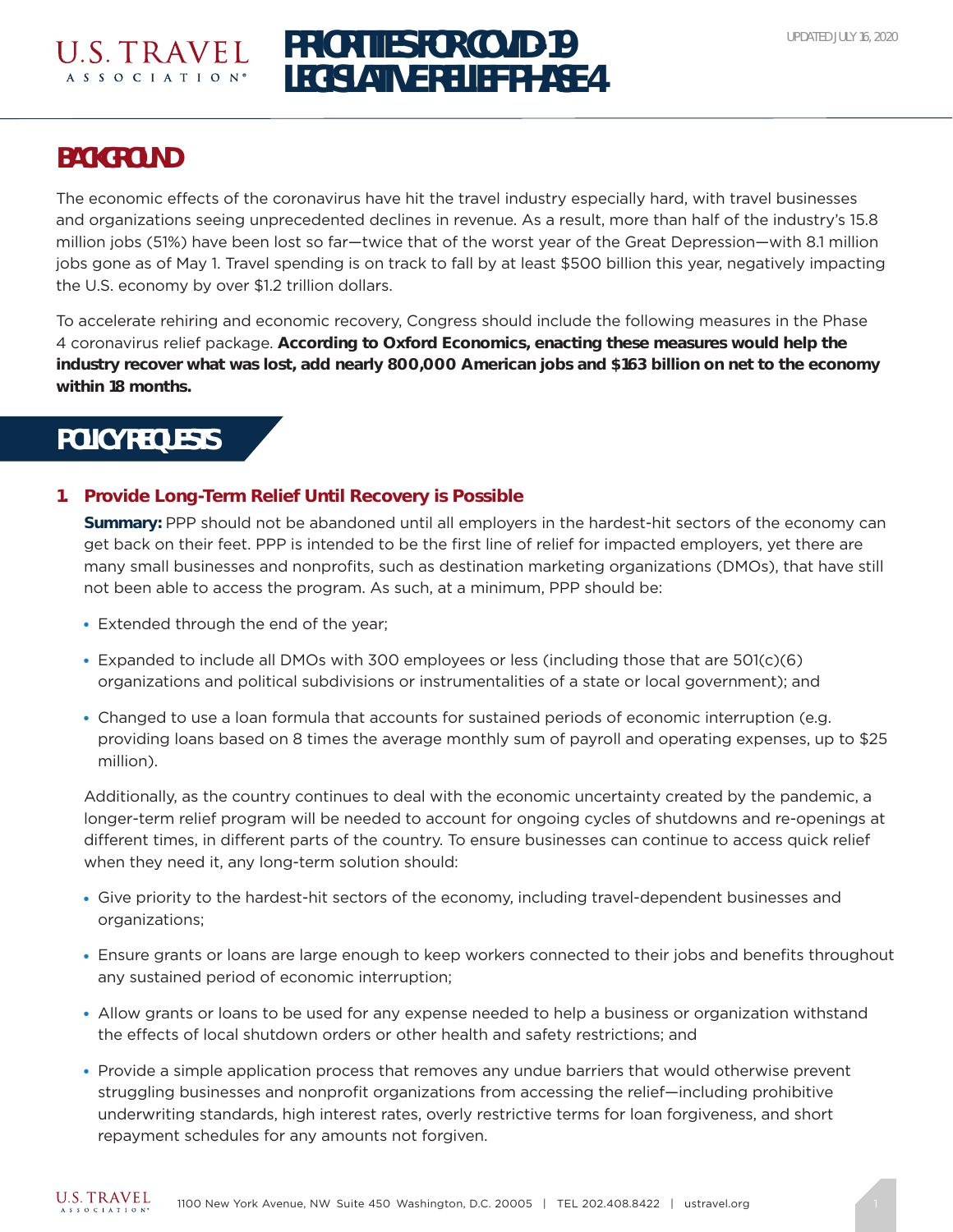#### **2. Provide up to \$10 billion in Federal Grants to Promote Safe and Healthy Travel Practices**

**Summary:** Ultimately, the only way to revive the economy is to restore America's confidence in the ability to travel safely. Unfortunately, DMO budgets have been devastated by sharp declines in visitor and lodging tax revenue that is typically used to fund travel promotion activities. \$10 billion in federal resources will be needed to encourage healthy travel practices and promote visitation to regions of the country that have safely reopened for business, including:

- For immediate recovery needs, Congress should set aside \$5 billion in any aid to State and local governments through the coronavirus relief fund for expenses related to the economic recovery of areas impacted by a decline in travel and tourism as a result of COVID-19—including any cost associated with:
	- Educating Americans about healthy travel practices, like wearing masks;
	- Informing the public about what businesses are doing to help prevent the spread of COVID-19, which will help restore confidence in the safety of travel; or
	- Marketing regions of the country that have safely reopened for business.
- For long-term recovery needs, Congress should provide an additional \$5 billion in Economic Adjustment Assistant (EAA) grants for tourism marketing over the next two years. The additional \$5 billion in EAA grants should include streamlined eligibility and distribution features to overcome existing challenges in the EAA grant process.

#### **3. Provide Limited, Temporary and Immediate Safe Harbor for Businesses that Follow Proper Health and Safety Guidelines**

**Summary:** Travel businesses across the U.S. want nothing more than to reopen responsibly, put Americans back to work and spur economic recovery. If these businesses take the necessary steps to protect the health of customers and employees, they must be provided with a limited safe harbor to protect them against costly and frivolous litigation. To that end, Congress should provide businesses with liability protections that are limited, temporary and put in place immediately. Specifically, safe harbor should be limited to American businesses that are reopening in accordance with health and safety guidance and acting in good faith.

#### **4. Create Temporary Tax Credits and Deductions**

**Summary:** To provide much-needed tax relief and reduce the time it takes to recover, the following tax measures are needed:

- A tax credit to stimulate travel by individuals;
- A tax credit to restore activity in the business meetings and events sector, including conventions and trade shows;
- Restoration of the entertainment business expense deduction to help stabilize demand at entertainment venues; and
- A tax credit to help businesses of all sizes offset the cost of mitigating the spread of COVID-19, including the cost of structural barriers and personal protective equipment.